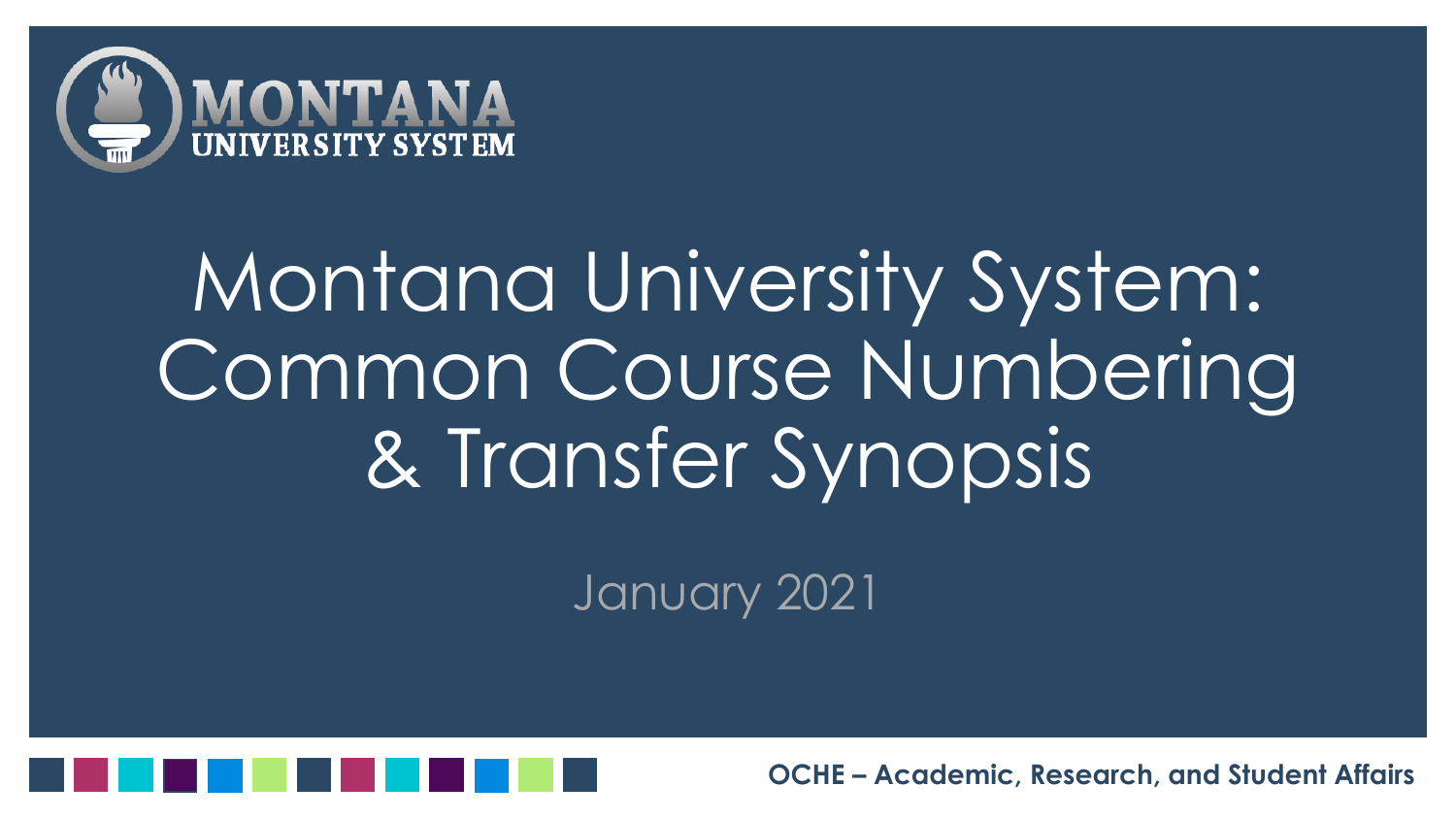# Montana University System: National Leader in Transfer and CCN

### "**81.2 % of MUS students surveyed**

agreed or strongly agreed with the statement that they were "satisfied with my experience transferring between campuses in the Montana University System." **81.4% of MUS students surveyed** agreed or strong agreed with the statement that "the transfer process was simple."

"**Montana's university system is a national leader in CCN,** as the MUS system encompasses all courses in all MUS campuses, including higher-division coursework. Only four states, including Montana, have comprehensive CCN at both higher and lower divisions and between both community colleges and four-year campuses."

Source: 2019 Legislative Performance Audit Report <https://leg.mt.gov/content/Publications/Audit/Report/18P-01.pdf>

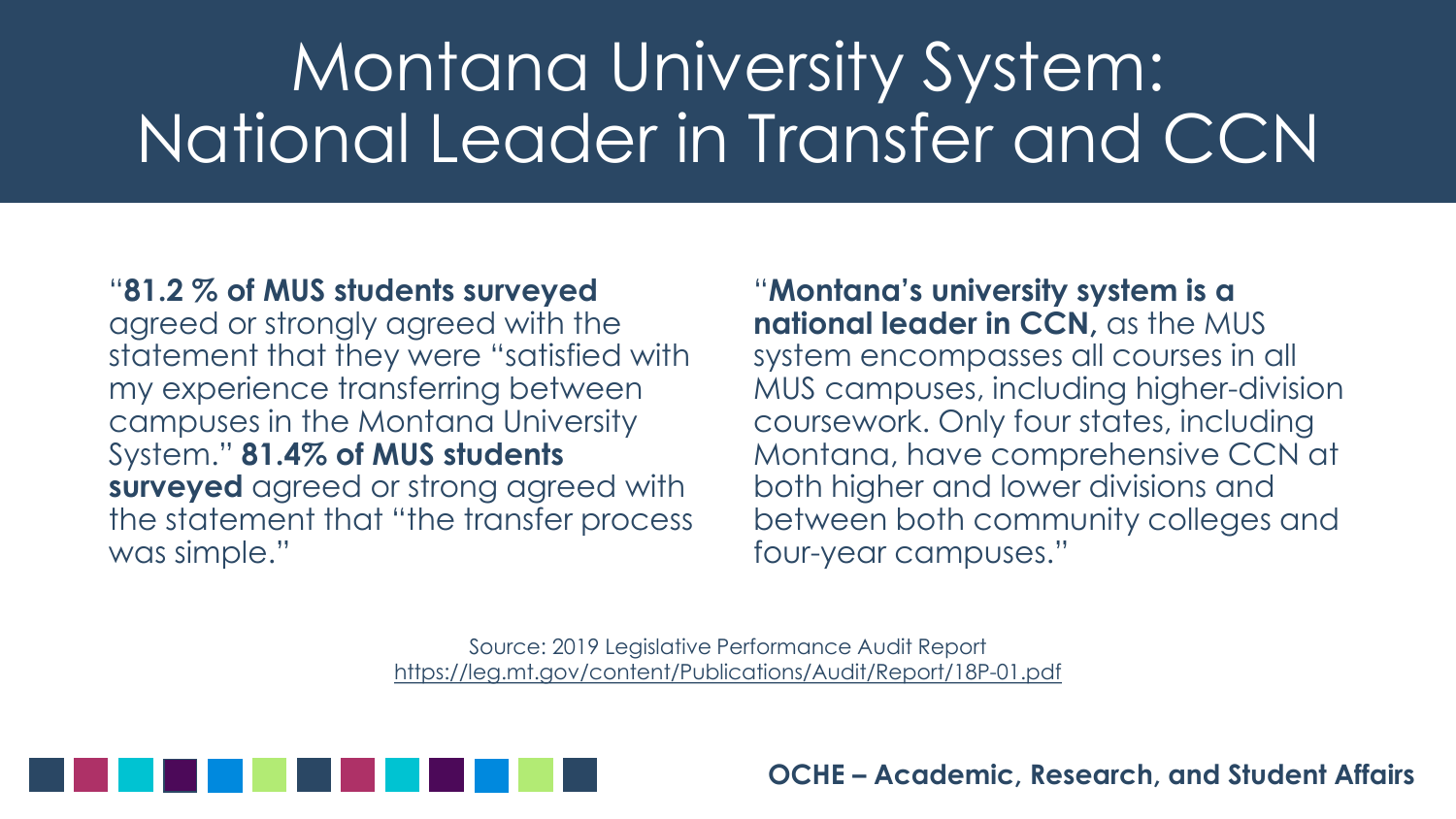Why is Common Course **Numbering** important?

- 1 in 6 students will transfer within the MUS at some point.
- CCN facilitates movement of 50,000 course credits each year.
- CCN alleviates effort required of students and advisors when determining how courses transfer.
- CCN is a building block for other important transfer tools.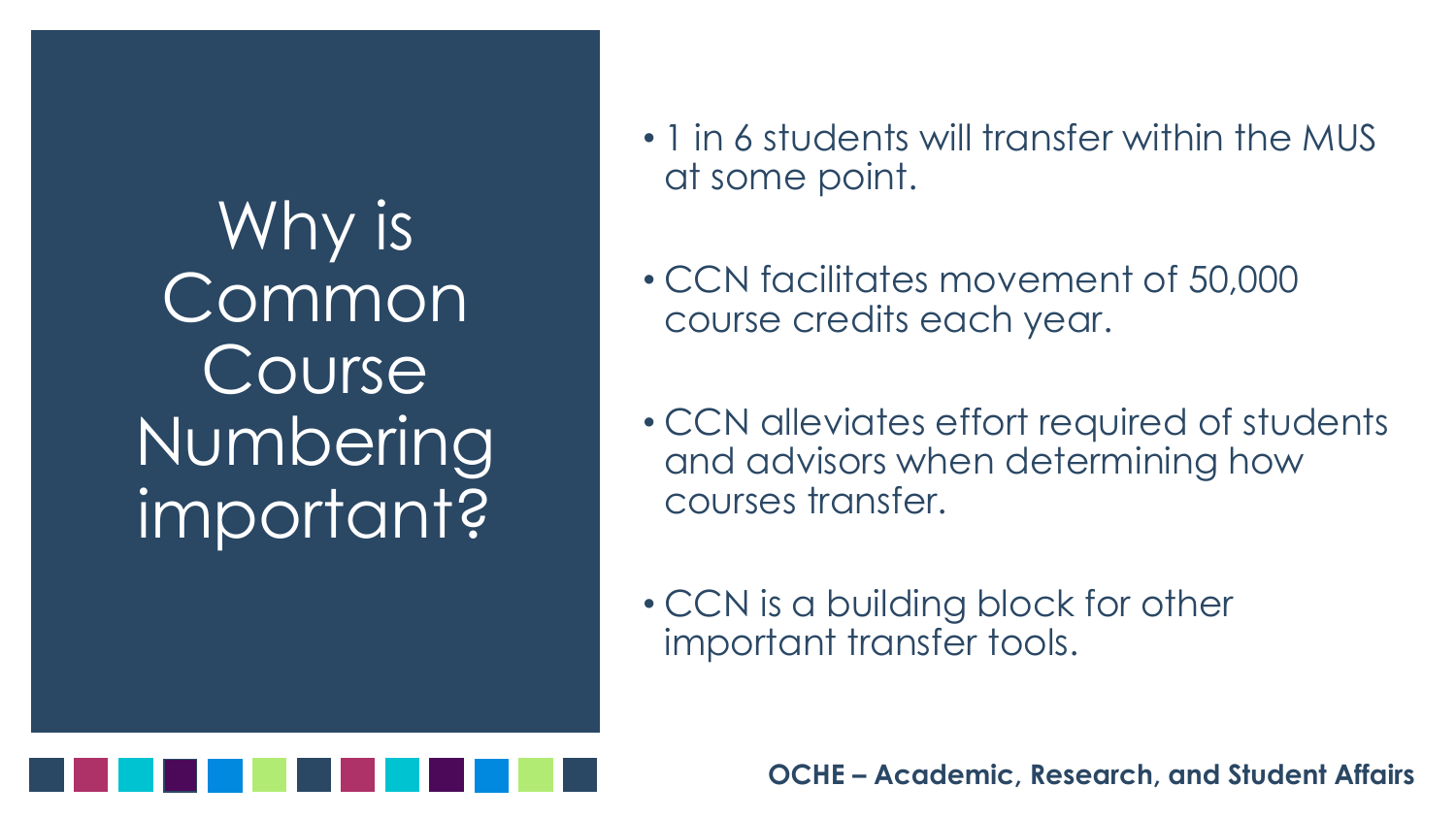### CCN Course Guide

### <https://ccn.mus.edu/search/>

FLOC Learning Outcomes

#### WRIT<sub>95</sub> **Developmental Writing**

#### **FLOC Learning Outcomes:**

- . Use writing to enhance thinking skills and assess effectiveness of one's own writing;
- Use texts as a springboard for writing:
- Develop strategies for pre-writing, organizing, drafting, revising, and editing;
- · Cite sources correctly:
- State and support a position on an issue with some elaboration or relevant explanation;
- . Demonstrate basic competency the use of the conventions of language, including grammar, syntax, punctuation, spelling, and mechanics;
- . Use well-controlled sentences, express ideas clearly, and choose words appropriate to the topic and audience.



### **OCHE – Academic, Research, and Student Affairs**

### **CCN Course Guide**

The CCN Course Guide is designed to allow users to quickly view all undergraduate courses available in the MUS system and see their availability across all campuses. Use this tool to query selected criteria view course availability and transferability in the MUS.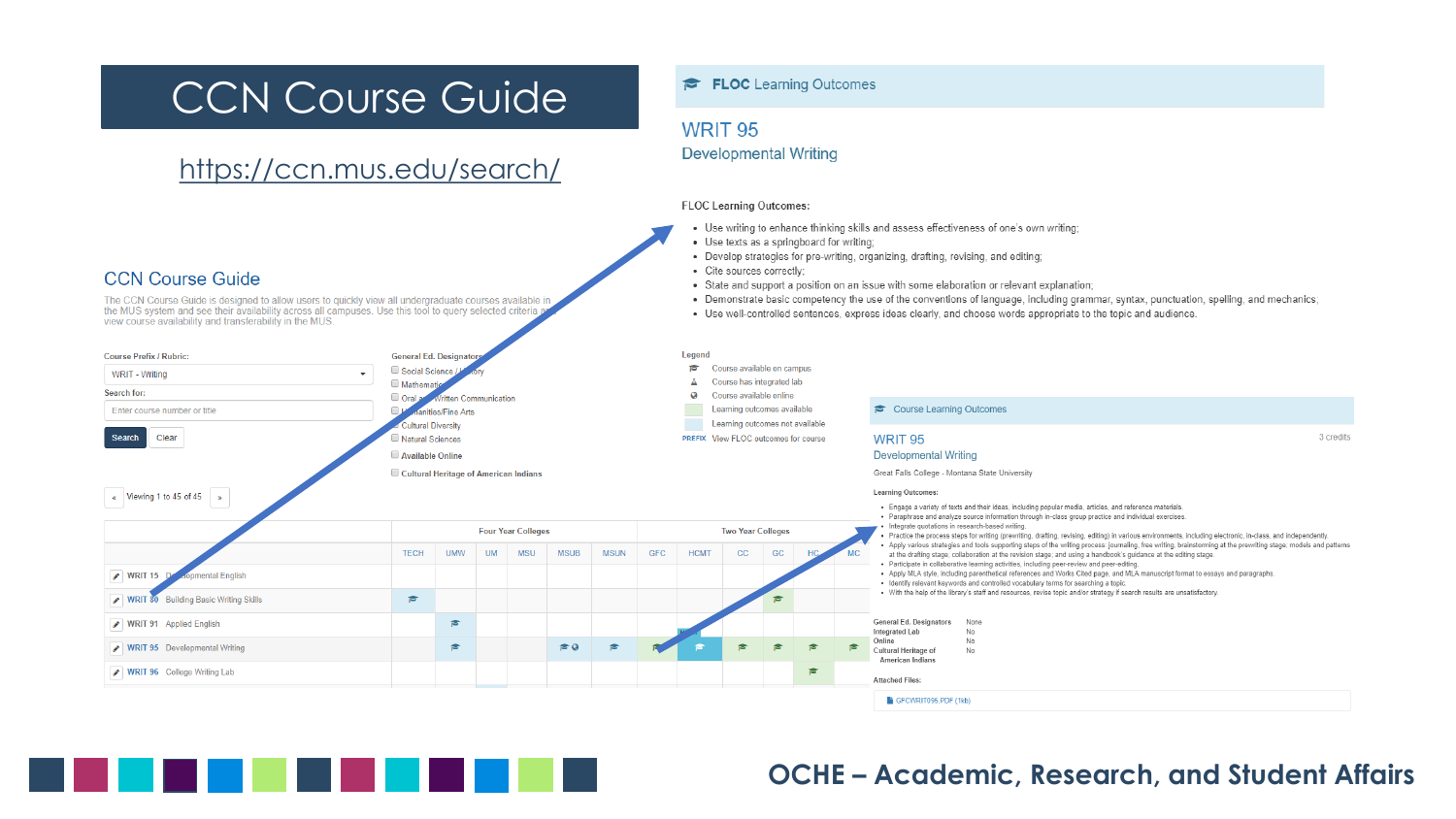## Where We Started



In March 2018, **47%** of CCN courses lacked learning outcomes.

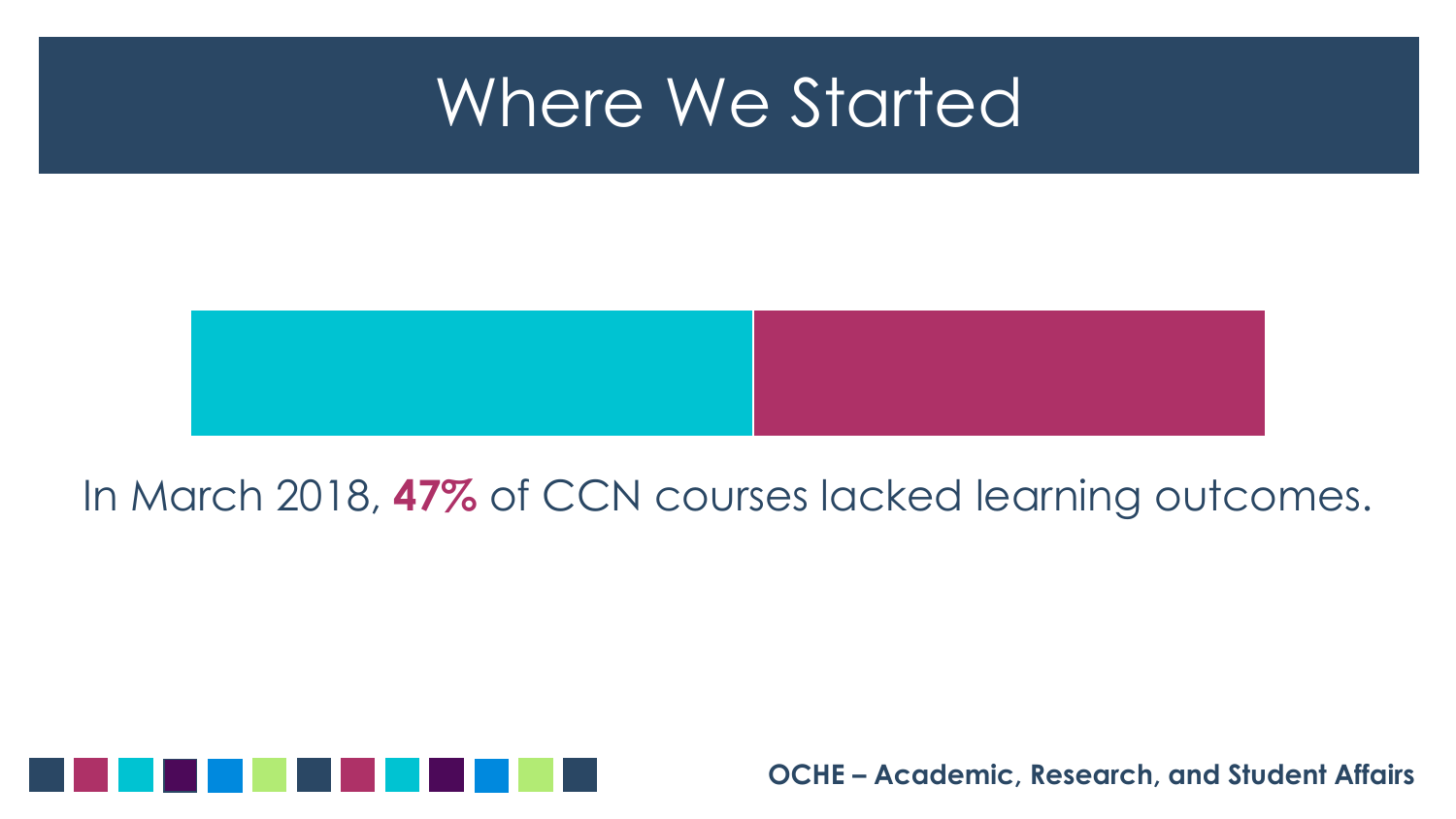## Where We Are Now



In May 2019, only **1%** of CCN courses lacked learning outcomes.

Campuses have added learning outcomes to over 5,600 courses.

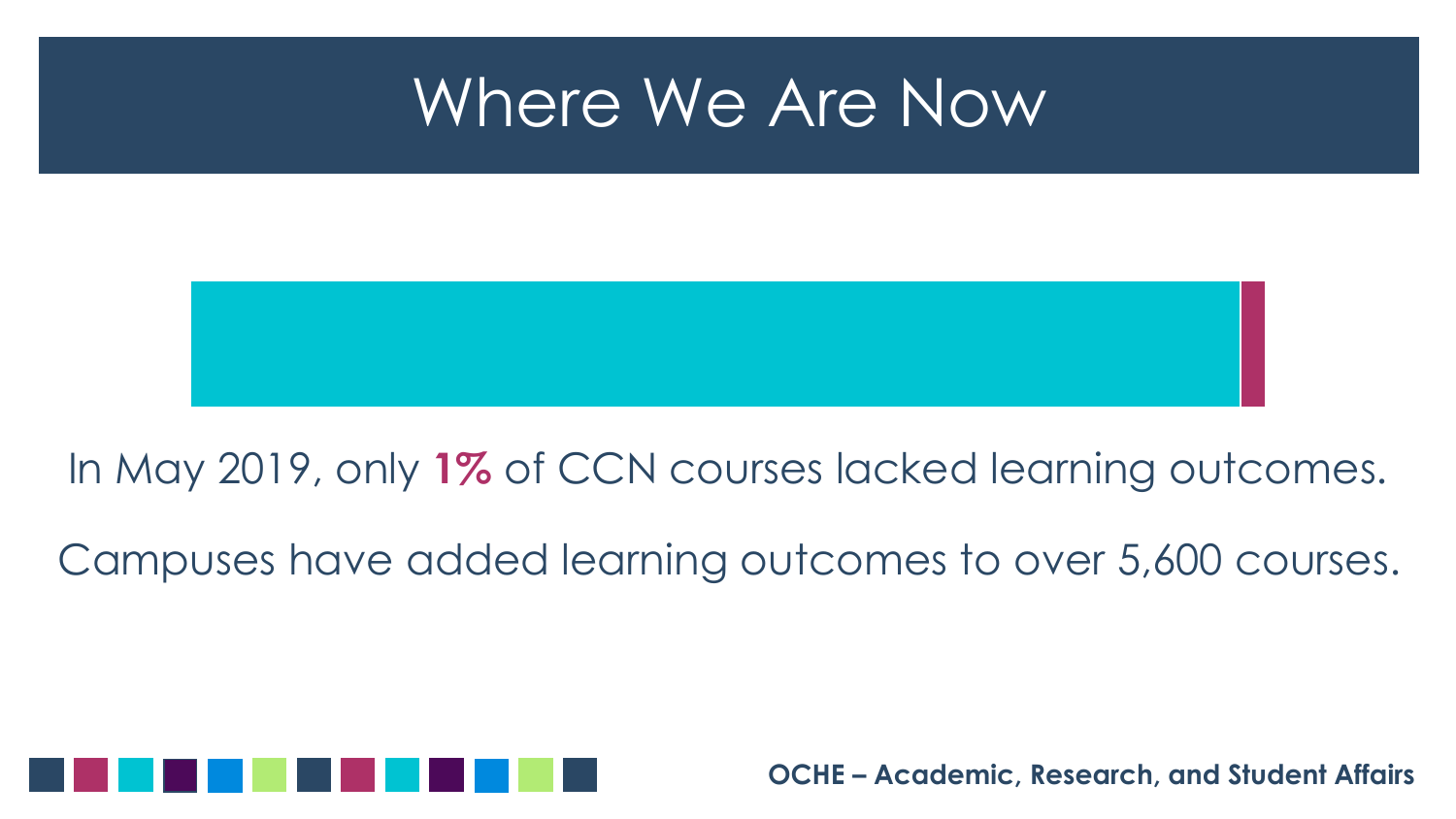# Transfer Pathways – Faculty Councils

### **Spring 2021 Councils:**

- Chemistry
- Computer Science
- Elementary Education
- Psychology



### Discipline: Psychology

This Montana transfer pathway outlines the knowledge and skills that are essential for students to complete during their first two years of study for a major in Psychology. The coursework described below will meet degree requirements at all Montana University System campuses offering majors in Psychology. If you complete this coursework successfully, you will be well-positioned to finish your degree with an additional two years of full-time study at your transfer college.

#### **Lower-Division Major Requirements**

The courses below are specifically related to your field of study and are a part of the requirements for graduation in your major:

- · PSYX 100 Introduction to Psychology
- · PSYX 222 Psychological Statistics

Choose two or more courses from the following list:

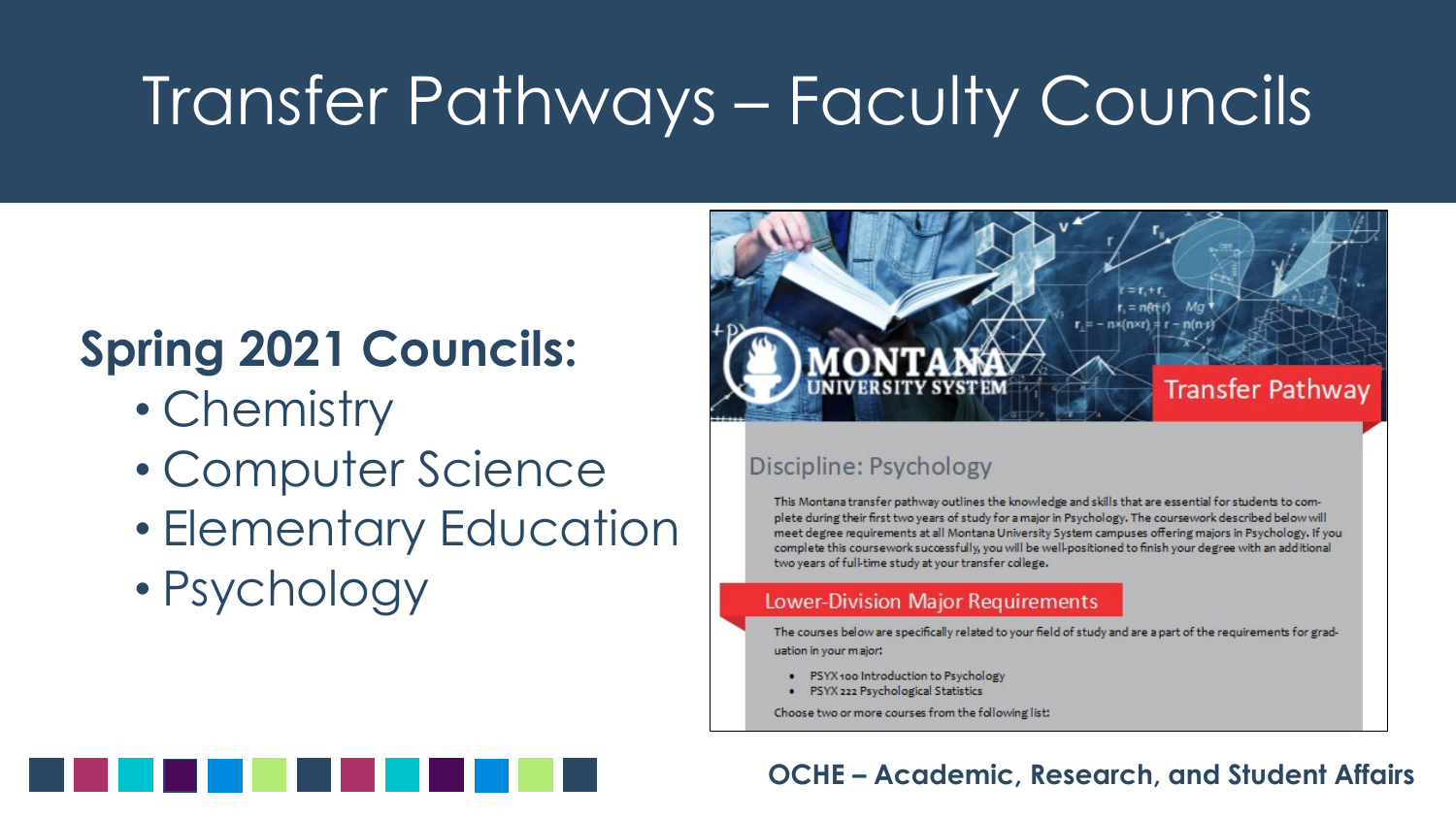